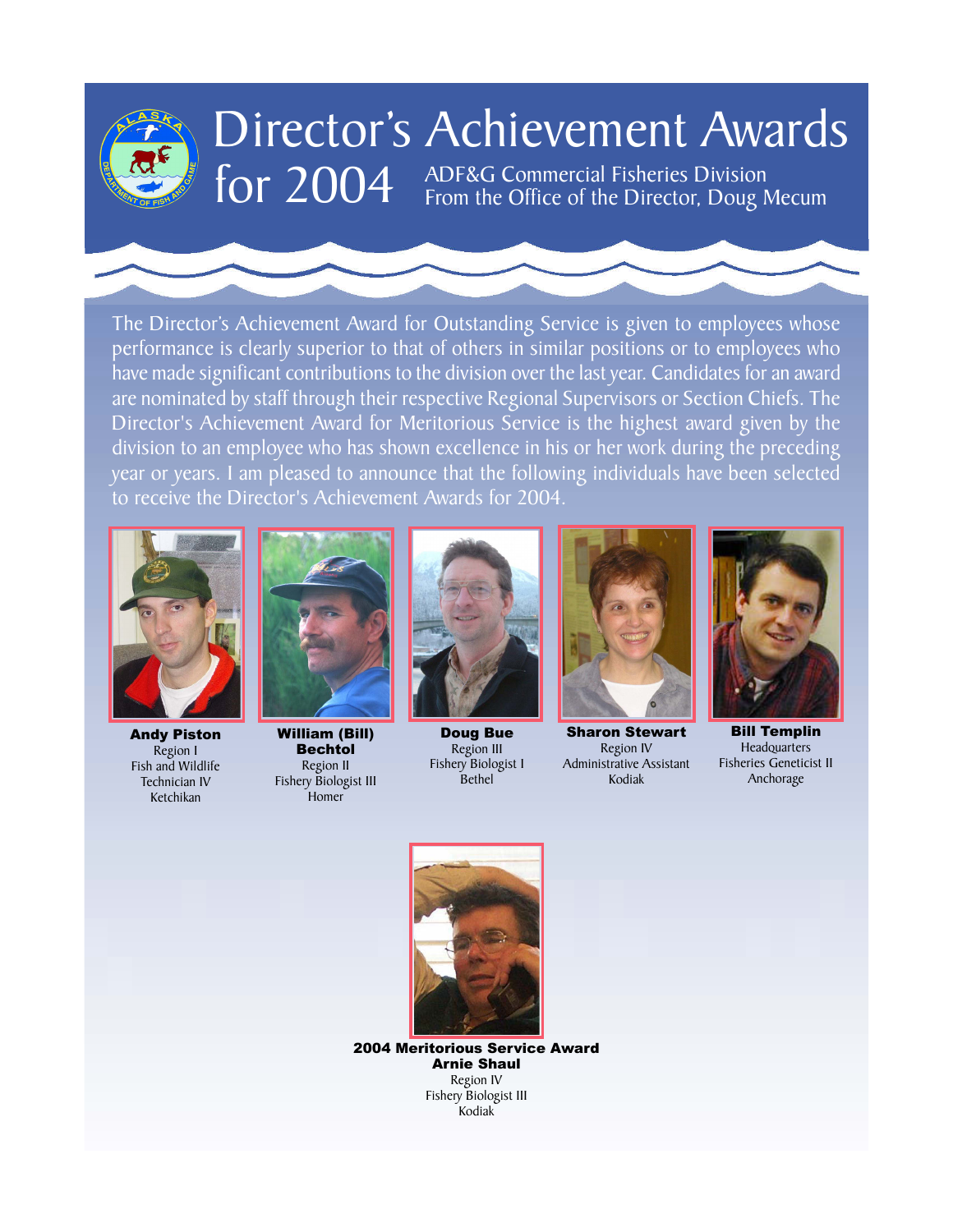ADF&G Commercial Fisheries Division • From the Office of the Director, Doug Mecum

#### Andy Piston Region I • Fish and Wildlife Technician IV • Ketchikan



Andy Piston<br>has worked<br>Area Office as a has worked in the Ketchikan seasonal Fish and Wildlife Technician since 1994. Andy has a vast amount of field experience (weirs, coded-wire tagging, screw traps, seines, mark– recapture, stream counts, limnology

and hydroacoustic sampling, report writing, working with various software, presenting information to the public at fisheries meetings), and he has a thorough understanding of the biological sampling procedures that the department commonly employs. He relishes responsibility, and without exception, he is always eager to take on new assignments and gain more and varied experience within the department. It would not be an exaggeration to say that Andy is very excited to be working for ADF&G.

Everyone who has worked with Andy is familiar with his good-natured style and excessive enthusiasm. He is patient, and provides direction to crew members in a positive and constructive manner. When he has been crew leader at a field camp, the equipment has always been maintained in good working condition, boats and

equipment have been safely secured or stowed away when not in use, and there have been no mishaps, such as overturned boats, rain-soaked satellite phones, submerged shotguns, broken outhauls, or unkempt camps and surroundings, as nearly always plague other camps. He performs his duties in a conscientious, careful, and timely manner, and his meticulous methods ensure that data are always accurate and free of errors. He takes unforeseen problems in stride, and has shown incredibly good judgment in his 10 years in the field. It is worth emphasizing that all of these things are no small accomplishment. Andy's work ethic is such that he consistently achieves exceptional results season after season, task after task.

Andy's work on the 2004 final report for Virginia Lake is a perfect example of the quality of his work. He spent a lot of time looking at the data, reading related literature, discussing the information with numerous knowledgeable people, and then synthesizing the information into a report. This report caught the attention of a respected employee of the USFWS, who had highly positive comments in regards to Andy's work. The level of aptitude and diligence that was favorably commented on by staff from a Federal agency reflects well on the department and demonstrates the high degree of professionalism Andy brings to his job.

We could provide many more examples of Andy's professional accomplishments. He routinely exceeds expectations and we are lucky to have him working for us in Ketchikan.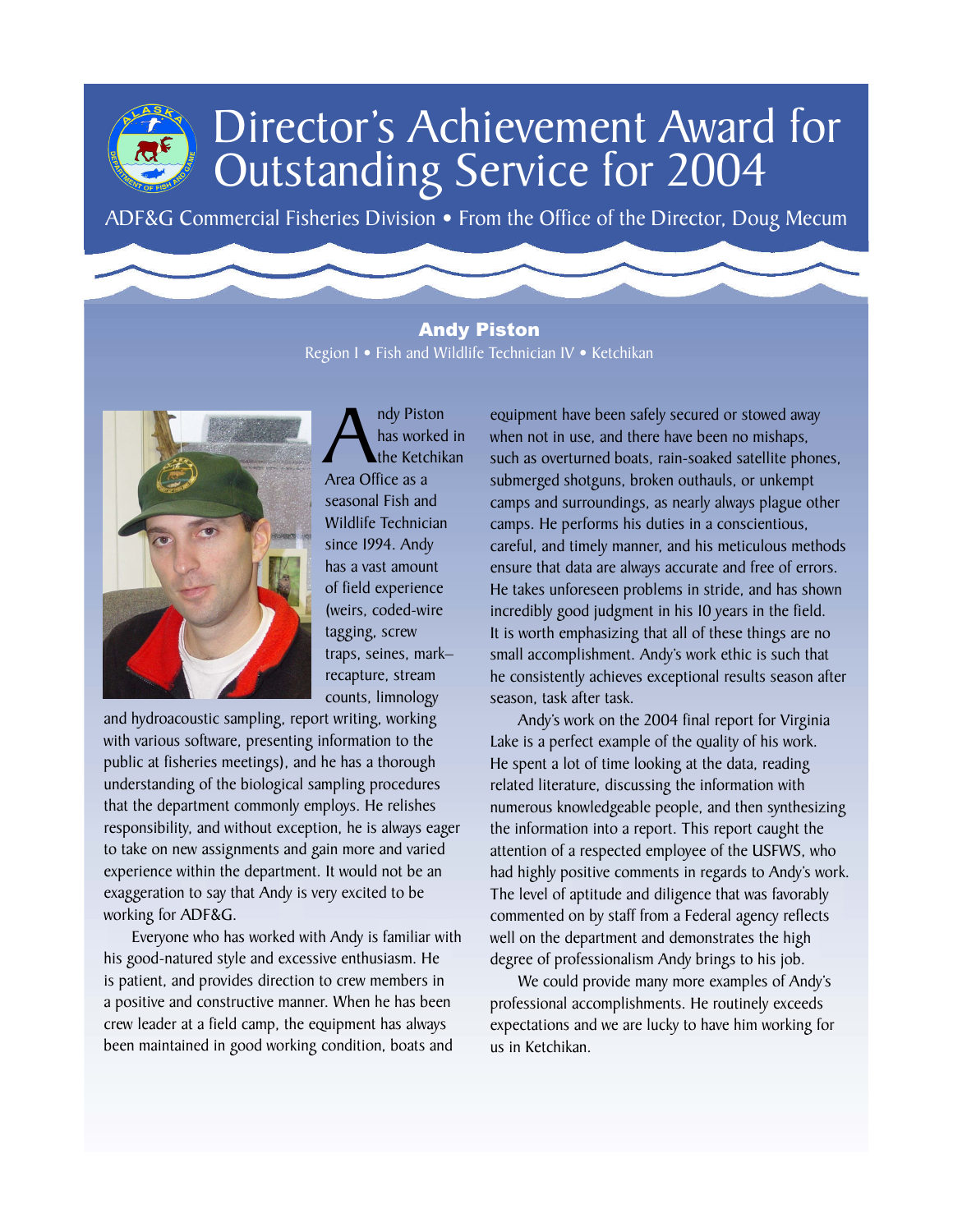ADF&G Commercial Fisheries Division • From the Office of the Director, Doug Mecum

#### William (Bill) Bechtol Region II • Fishery Biologist III • Homer



**B**<br>began work at<br>the Fish and<br>Game FRED Division began work at the Fish and in 1980, working on salmon egg-take and tag-recovery crews in Prince William Sound. From 1981– 1989, Bill worked out of Homer on

salmon production projects, focusing on lake stocking and freshwater production. Bill's responsibilities changed dramatically in 1989, when he became the Central Region Groundfish Biologist for the Division of Commercial Fisheries, with responsibilities for commercial groundfish management and research in the Prince William Sound and Cook Inlet areas. In 1996, he assumed the Research Project Leader position in Homer with oversight of stock assessment and forecasting for salmon and herring runs in Lower Cook Inlet and shellfish and groundfish stocks of the northern Gulf of Alaska. As the groundfish and shellfish programs in the northern Gulf of Alaska expanded, Bill's responsibilities were reassessed in 2002. He is presently working as the Research Project Leader responsible for stock assessment of the groundfish and shellfish stocks in the northern Gulf of Alaska.

During this time Bill earned a M.S. degree in Fisheries Science from the University of Alaska on the foraging ecology of juvenile sockeye in Leisure Lake near Homer. Bill attended the NOAA Working Diver Course in 2001, then returned this spring for the Dive Master certification, and is presently serving on the department's dive board. Bill has also been very successful in

obtaining funding for research in the nearshore marine environment. This work included the implementation of a mark–recapture program for estimating black rockfish abundance along the outer Kenai Peninsula and the incorporation of a Remotely Operated Vehicle (ROV) into population assessment work for both groundfish and shellfish. He currently serves as a member of the Gulf of Alaska Groundfish Plan Team for the North Pacific Fisheries Management Council and has been a frequent contributor to meetings of the Alaska Board of Fisheries, Alaska Chapter of the American Fisheries Society, and Lowell Wakefield symposia.

Bill is also very active in fisheries outside of the department including the Alaska Chapter of the American Fisheries Society. He has served as Secretary/Treasurer (1992–1994) and Chapter President (1999–2000). The American Fisheries Society awarded Bill the title of Certified Fisheries Scientist in 1996.

One of Bill's priorities throughout his career with ADF&G (and AFS) has been mentoring students with an interest in fisheries. He's put in additional effort to work with local high school teachers so students could participate in Kachemak Bay trawl surveys. He has also made room for student intern positions in the Homer office, and he's sponsored memberships in AFS for fisheries students within Alaska's University system. These activities go well beyond Bill's position description and highlight his commitment to developing the next generation of fisheries professionals. These activities also underline a couple of Bill's sterling attributes, his positive attitude toward problem solving and his willingness to work cooperatively with other researchers and help support their programs.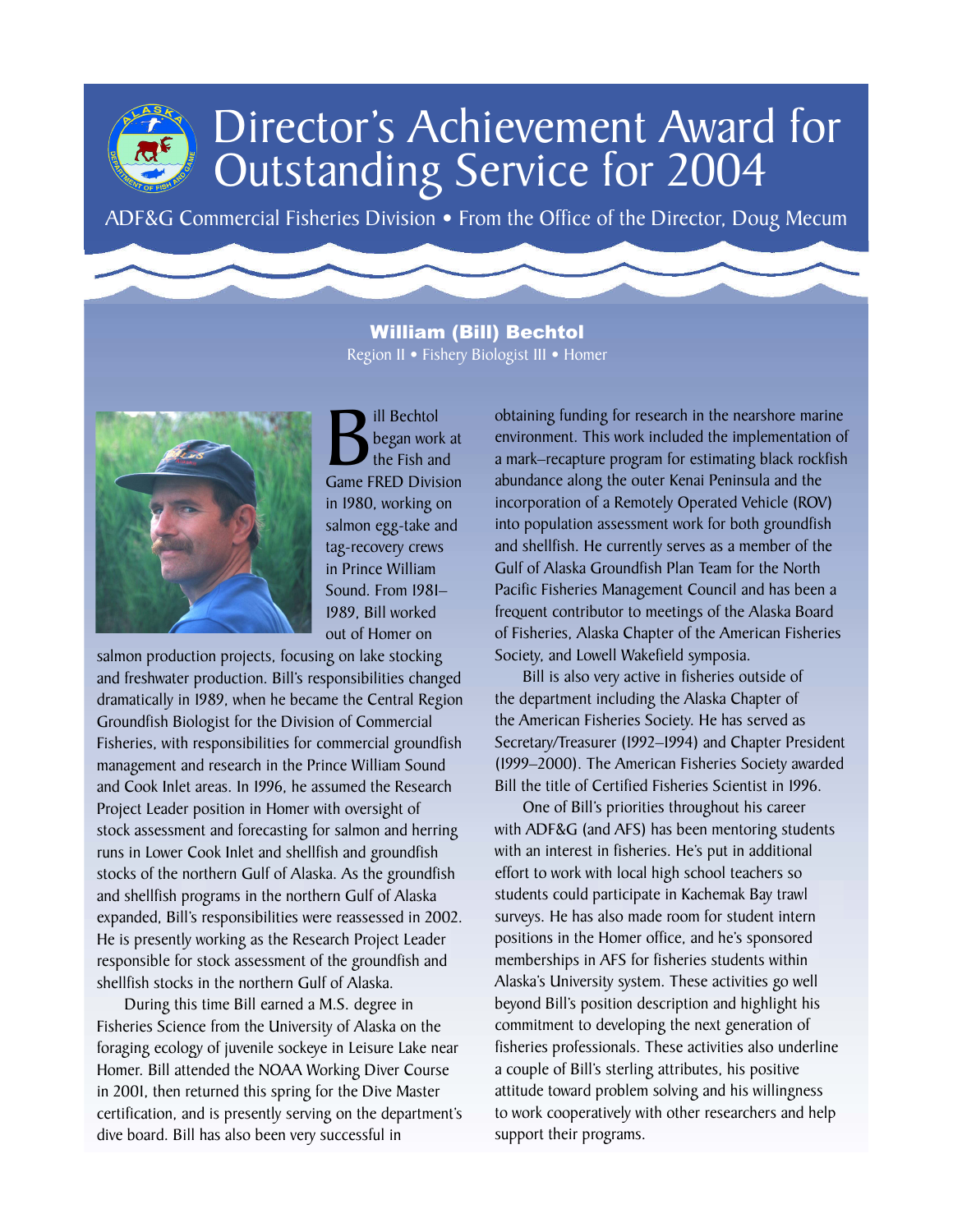ADF&G Commercial Fisheries Division • From the Office of the Director, Doug Mecum

Doug Bue Region III • Fishery Biologist I • Bethel



 $\sum_{\text{career with}}$ began his career with Fish and Game in 1978 as a Fisheries Technician in the Kuskokwim Area while a student at the University of Alaska, Fairbanks. For the past 27 seasons, Doug has been responsible for management and

research duties in the Kuskokwim Area including first hand experience on nearly every project operated in the area. In recent years, Doug has primarily conducted catch monitoring; however, during the 2003 season he took on additional herring and salmon fishery management duties including supervision of the Bethel Test Fish project and conducting herring aerial surveys.

Doug, a seasonal employee, has more seasons in the Kuskokwim Area than any other staff member, and as such he is highly valued for his institutional memory of the area. His long association in the Kuskokwim has garnered him a high level of trust among area fishers, many of whom will speak only with him. He actively participates in preparing for and meeting with the Kuskokwim River Salmon Management Working Group, which is a collective of fishers representing all users in the drainage. His daily fishery updates on the department recorder and through local radio media has him long established as the "Voice of the Kuskokwim Fisheries."

Through his familiarity with the geography and cultures of the area, Doug routinely bridges language and cultural differences to effectively transfer information to area residents. With diligence and attention to detail, Doug was able to ensure compliance with District registration, which was initially implemented during the 2001 season. He explained the purpose of the regulation to the fishers, and followed up with period-by-period fish ticket runs that identified fishers not in compliance. Enforcement of the registration using Doug's information resulted in successful implementation of the program.

Doug has been annually responsible for the maintenance, operation and inventory of the department compound/bunkhouse facility. As such, he is on call; seasonal and permanent staff can call him at home 24 hours a day.

Doug Bue is an extremely dedicated state employee who takes his job very seriously and who strives to complete all his duties to the best of his ability. Doug believes in doing what is right for the resource, and has a great understanding for the people who depend on those resources. He is well respected both by his peers and the public he serves. With all the staffing changes that have occurred during these past 27 seasons, Doug has been a point of consistency that keeps the area program unified, informed, and focused toward achieving the mission of the Division of Commercial Fisheries. We are indeed very fortunate to have Doug working in the Kuskokwim Area, and his collective contributions over the years make him most deserving of the Directors 2004 Outstanding Service Award.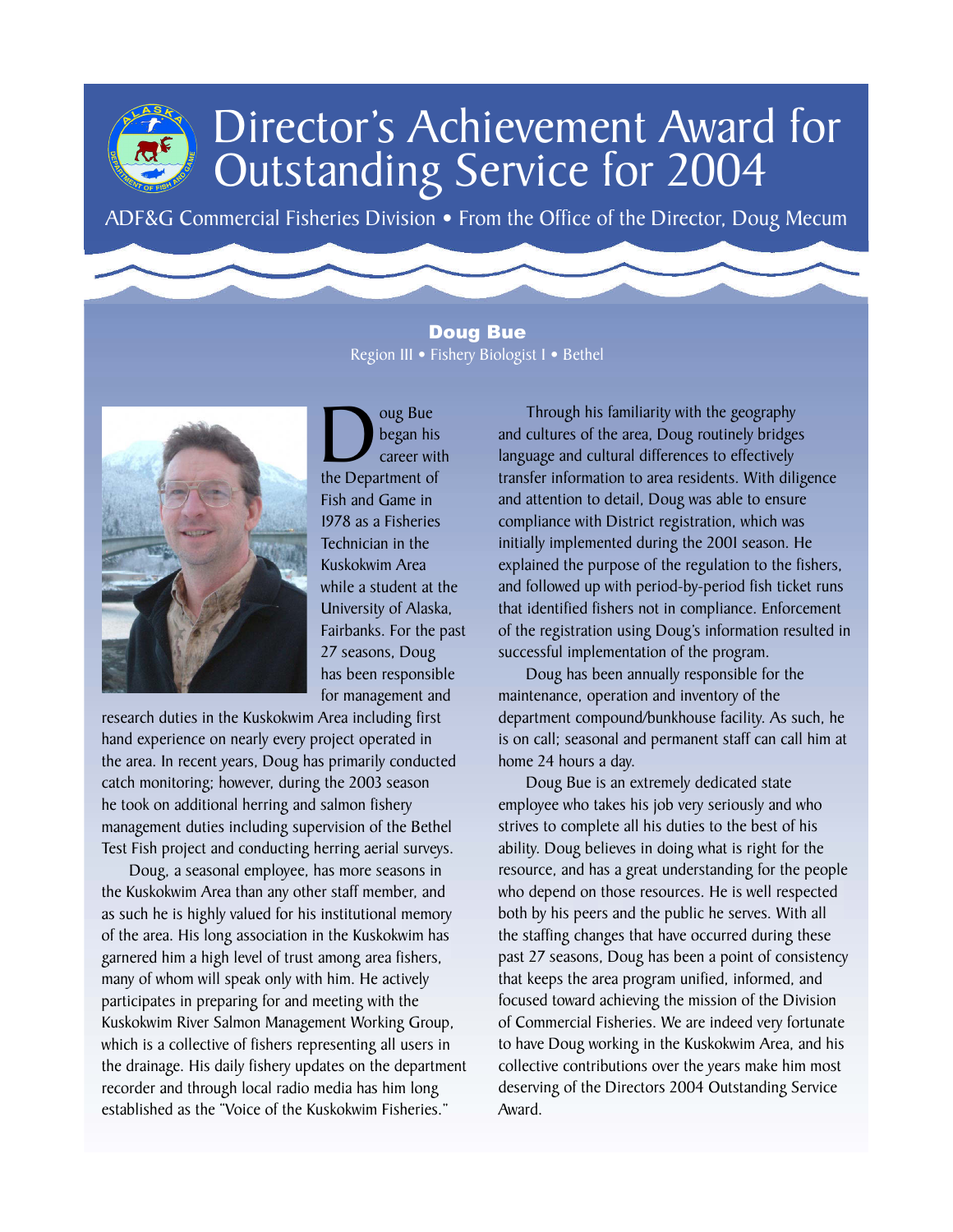ADF&G Commercial Fisheries Division • From the Office of the Director, Doug Mecum

Sharon Stewart Region IV • Administrative Assistant • Kodiak



Stewart<br>
Sis the<br>
Westward Region haron **Stewart** is the Administrative Assistant. She also certifies payroll and travel authorizations, reconciles petty cash, and supervises the ordering of supplies, inventory, and

maintenance of the copiers and telephone system. This combination of duties makes Sharon of central importance to all area and regional staff.

Ms. Stewart began her work with ADF&G as a Clerk Typist III in 1989, and progressed through data processing and payroll clerk positions to being promoted in 1999 as a Personnel Assistant. While performing human resource duties she has been reclassed several times. She is now a full time Administrative Assistant.

Sharon keeps up on the newest information and forms on personnel and payroll issues and she does an excellent job of explaining hiring procedures and ensuring that those procedures are followed. She gives a presentation to all project managers before each field season, informing them of all the rules and regulations, hiring practices and payroll issues. During the rest of the year, Sharon helps all staff weave their way through the intricacies of the state's personnel rules, oftentimes saving them time and energy, let alone the frustration of not engaging these issues correctly.

Sharon is very flexible in accommodating and coordinating the demands placed on her by the various employees in the region. She always exhibits a helpful and responsive attitude and has developed a reputation that any question asked her will be answered accurately and with alacrity. Sharon has earned the appreciation of everyone who has worked with her. Her dedication to service, her competence and her constant good humor warrant recognition by the Director's Award; they certainly have earned her the respect and regard of all her colleagues.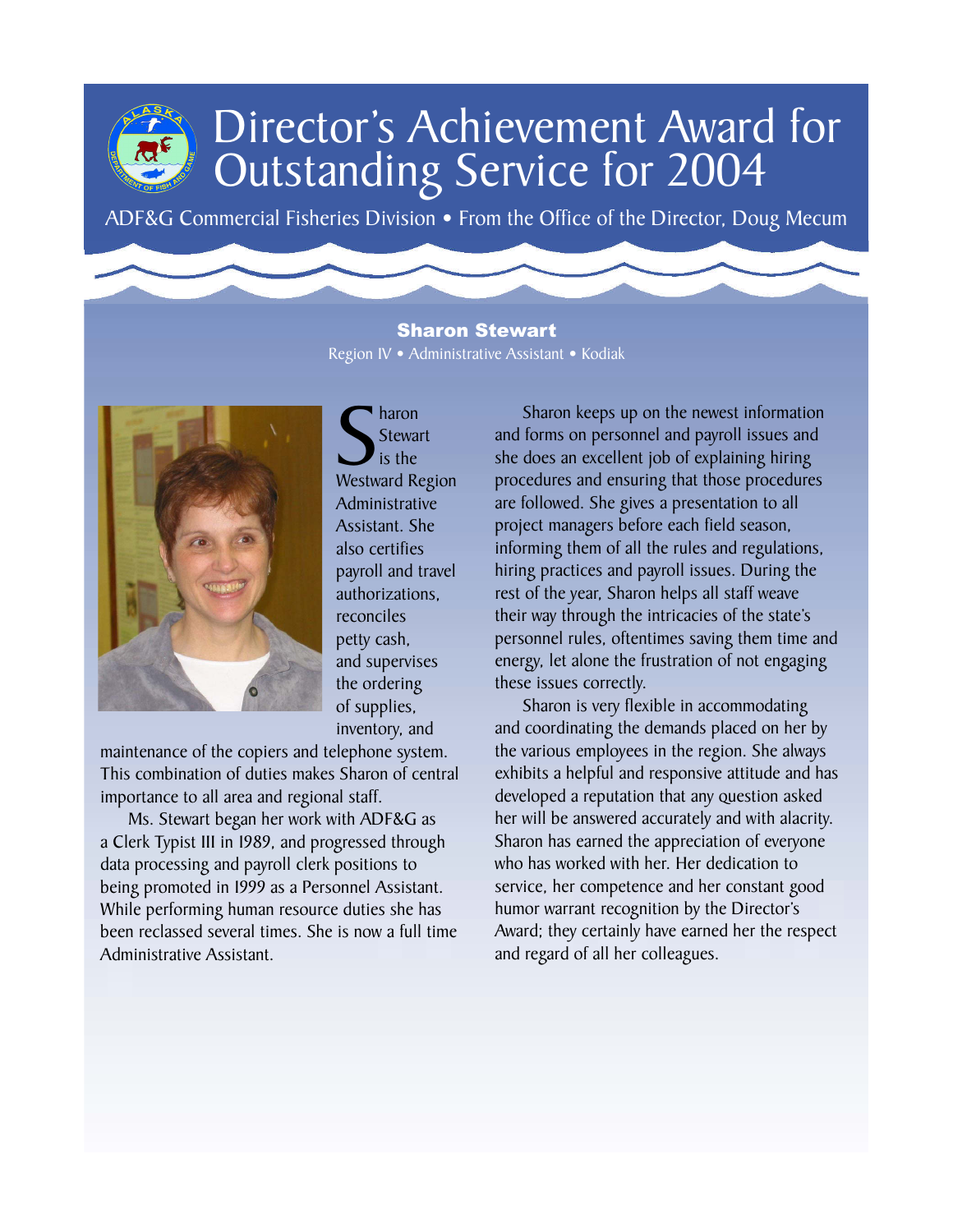ADF&G Commercial Fisheries Division • From the Office of the Director, Doug Mecum

#### Bill Templin Headquarters • Fisheries Geneticist II • Anchorage



**B** ill Templin<br>
with the Gene<br>
Conservation Laboratory has worked with the Gene in Anchorage since 1994 where he serves as the Statewide Salmonid Geneticist. He currently oversees the statewide chinook and chum salmon programs.

Bill grew up in Alaska, went outside to Wheaton College in

Illinois for his B.S. degree in Biology, and then returned in 1990 to the University of Alaska Fairbanks in Juneau for a M.S. degree in Fishery Science. His Master's project was a study of run reconstruction of the wild pink salmon fishery in Prince William Sound under Drs. Collie and Quinn. He first joined the department and the laboratory as a graduate student intern while completing his degree. Upon completion, he accepted a Fishery Biologist I appointment and began expanding his expertise into theoretical population genetics and its application to fishery management. As a result of his outstanding contributions, he has advanced through the positions of Fishery Biologist II and III and now serves as a Fisheries Geneticist II.

Bill has applied his understanding of the laboratory aspects of molecular genetics and his background in quantitative fishery sciences to the most complex genetic stock identification projects. In the mid-1990s he was the Genetics Project Leader on the in-season analysis

of Cook Inlet sockeye salmon where he oversaw the laboratory's in-season stock identification program estimates, producing estimates of stock composition in 30 hours or less. Concurrently he supervises the study of diversity of sockeye salmon in the Chignik Lakes system. Beginning in 2001, he took over responsibility and supervision of the laboratory's chinook salmon programs, including the very extensive project monitoring Southeast Alaska chinook salmon troll, net, and sport fisheries year round. In addition, he supervises projects on the chinook and chum projects on the Yukon and Kuskokwim rivers.

Bill is exceptional in his grasp of both the molecular and quantitative sides of the projects. He has been instrumental in developing the quantitative methods and software in use in the laboratory today. His dedication to the department was exemplified when he picked up the duties of the genetics biometrician on three separate occasions between changes of personnel. His knowledge and participation has allowed continuity in the analyses that would otherwise have been lost.

Bill Templin is a mentor to lower-level staff, both on the laboratory and biometrics issues, and is selfless with his time and expertise. He is an extremely dedicated state employee who takes his job very seriously and strives to complete all projects accurately and to the best of his ability while staying abreast of the rapid changes in the field of population genetics. In his spare time, Bill keeps up with his four children and finds time for community service. His dedication and service to the division and department warrants recognition of the Director's Award for the Division of Commercial Fisheries.